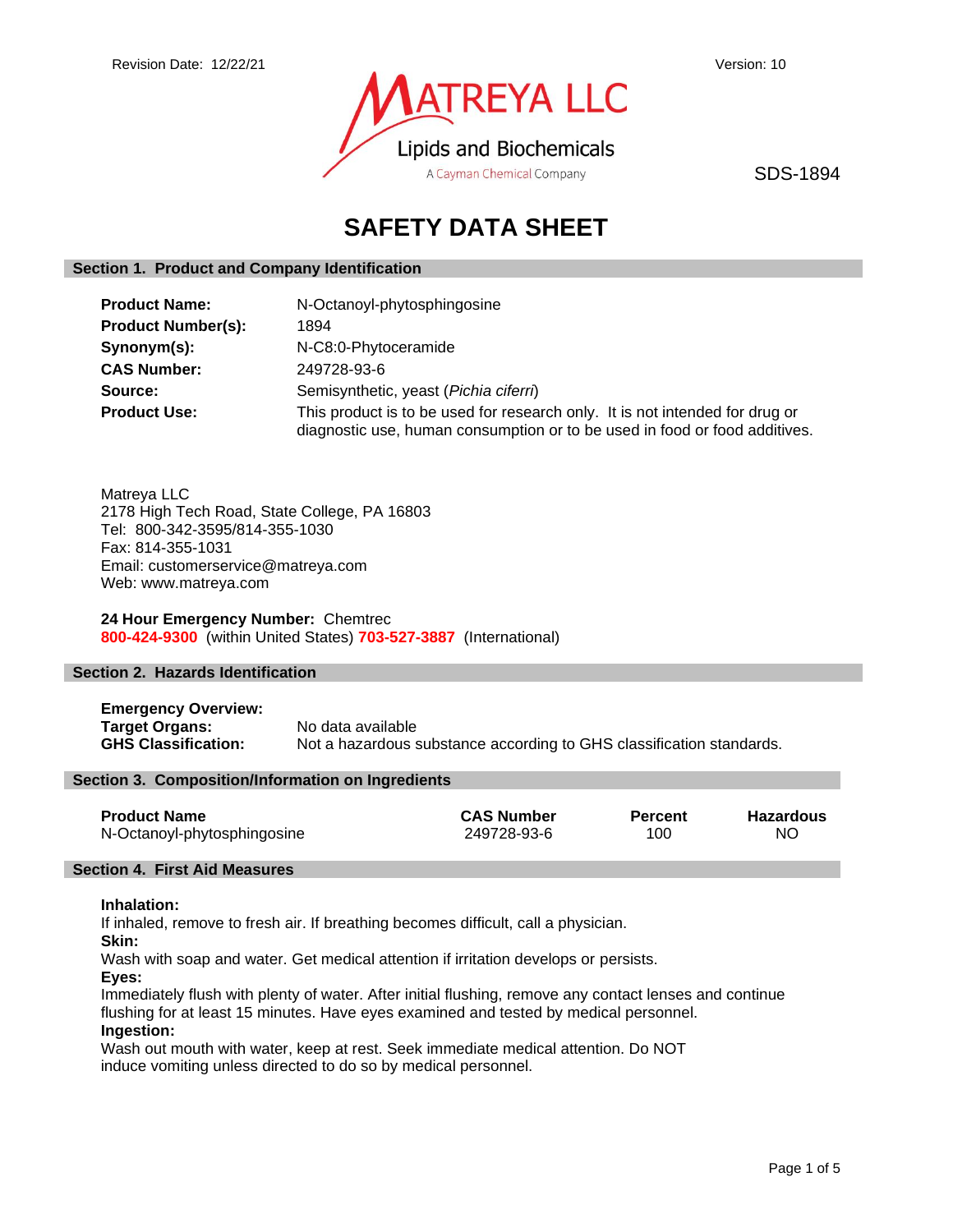# **Section 5. Fire Fighting Measures**

# **Suitable extinguishing media:** Use dry chemical, alcohol-resistant appropriate foam, carbon dioxide, or water spray. **Specific hazards arising from the chemical:** No data available **Special protective actions for fire fighters:** No data available **Special protective equipment for fire fighters:**

Wear breathing apparatus and use water spray to keep fire-exposed containers cool.

# **Section 6. Accidental Release Measures**

# **Personal precautions:**

Wear appropriate personal protective equipment. After contact with skin, wash immediately with plenty of water.

#### **Environmental precautions:**

Do not let product enter drains.

## **Methods and Materials for containment and cleaning up:**

Sweep up and keep in suitable, closed container for disposal.

# **Section 7. Handling and Storage**

## **Precautions for safe handling:**

Avoid contact with eyes, skin or clothing. Do not ingest. Use only with adequate ventilation. Keep sealed when not in use. Wear appropriate personal protective equipment.

## **Conditions for safe storage, including incompatibilities:**

Recommended storage temperature: -20°C. Keep container tightly closed in a dry and well-ventilated place.

#### **Section 8. Exposure Controls/Personal Protection**

This product contains no substances with occupational exposure limit values.

# **Engineering Controls:**

No specific ventilation required.

# **Personal Protective Equipment:**

#### **Respiratory protection:**

Respiratory protection is not required. Where protection from nuisance levels of dusts are desired, use type N95 (US) or type P1 (EN 143) dust masks. Use respirators and components tested and approved under appropriate government standards such as NIOSH (US) or CEN (EU).

#### **Hand protection:**

For prolonged or repeated contact use protective gloves. Recommended: Nitrile rubber **Eye protection:**

Safety eyewear should be worn at all times to avoid exposure to liquid splashes, mists, or dusts. Recommended: Safety glasses with side shields or goggles.

#### **Skin protection:**

Protective clothing should be selected specifically for the working place, depending on concentration and quantity of the hazardous substances handled. Recommended: Lab coat

## **Section 9. Physical and Chemical Properties**

| Appearance:                              | Solid             |
|------------------------------------------|-------------------|
| Odor:                                    | No data available |
| Odor threshold:                          | No data available |
| pH:                                      | No data available |
| <b>Melting/Freezing point:</b>           | No data available |
| Initial boiling point and boiling range: | No data available |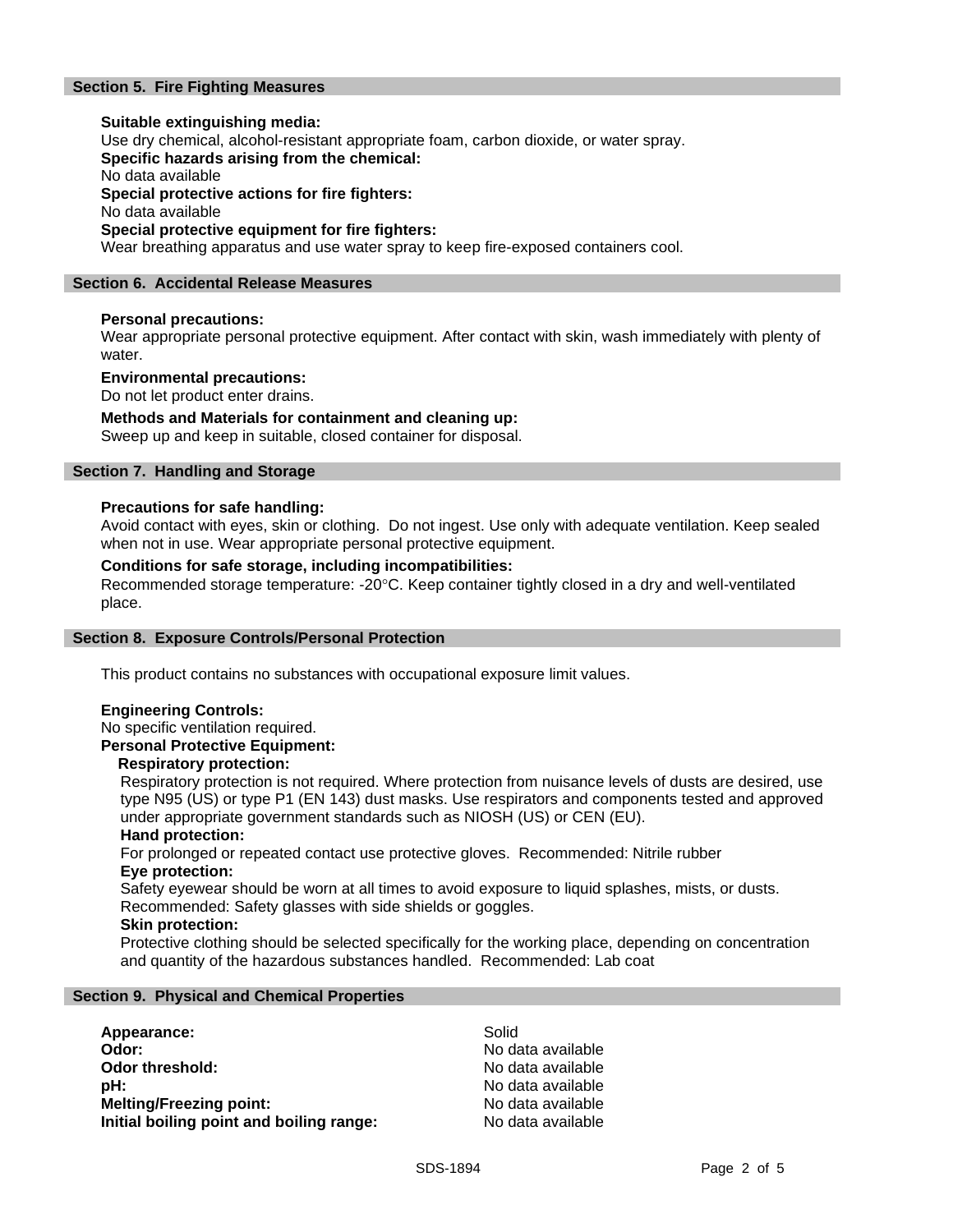**Flash point:** No data available **Evaporation rate:**<br> **Elammability (solid. gas):** No data available Nome and the North Alberta available **Flammability (solid, gas): Upper/Lower flammability or explosive limit:** No data available **Vapor pressure:** No data available **Vapor density:** No data available in the set of the set of the North Modata available **Relative density:** No data available **Solubility (ies):** Ethanol, methanol, chloroform/methanol, 1:1

**Partition coefficient (n-octanol/water):** No data available<br> **Auto-ignition temperature:** No data available **Auto-ignition temperature: Decomposition temperature:** No data available **Viscosity:** No data available **Molecular formula:** C<sub>26</sub>H<sub>53</sub>NO<sub>4</sub> **Molecular weight:** 444

(warm)

## **Section 10. Stability and Reactivity**

**Reactivity:**

Stable under recommended storage conditions.

#### **Chemical stability:**

Stable under recommended storage conditions.

**Possibility of hazardous reaction:** No data available

**Conditions to avoid:** No data available

**Incompatible materials:** No data available

**Hazardous decomposition products:** No data available

# **Section 11. Toxicological Information**

**Acute toxicity:** No data available

## **Skin corrosion / irritation:** No data available

**Serious eye damage / irritation:**

No data available **Respiratory or skin sensitization:** No data available

**Germ cell mutagenicity:** No data available

# **Carcinogenicity:**

No component of this product present at levels greater than or equal to 0.1% is identified as a carcinogen or potential carcinogen by IARC, ACGIH, NTP or OSHA.

# **Reproductive toxicity:**

No data available

#### **Specific target organ toxicity - single exposure:** No data available

**Specific target organ toxicity - repeated exposure:** No data available

**Aspiration hazard:** No data available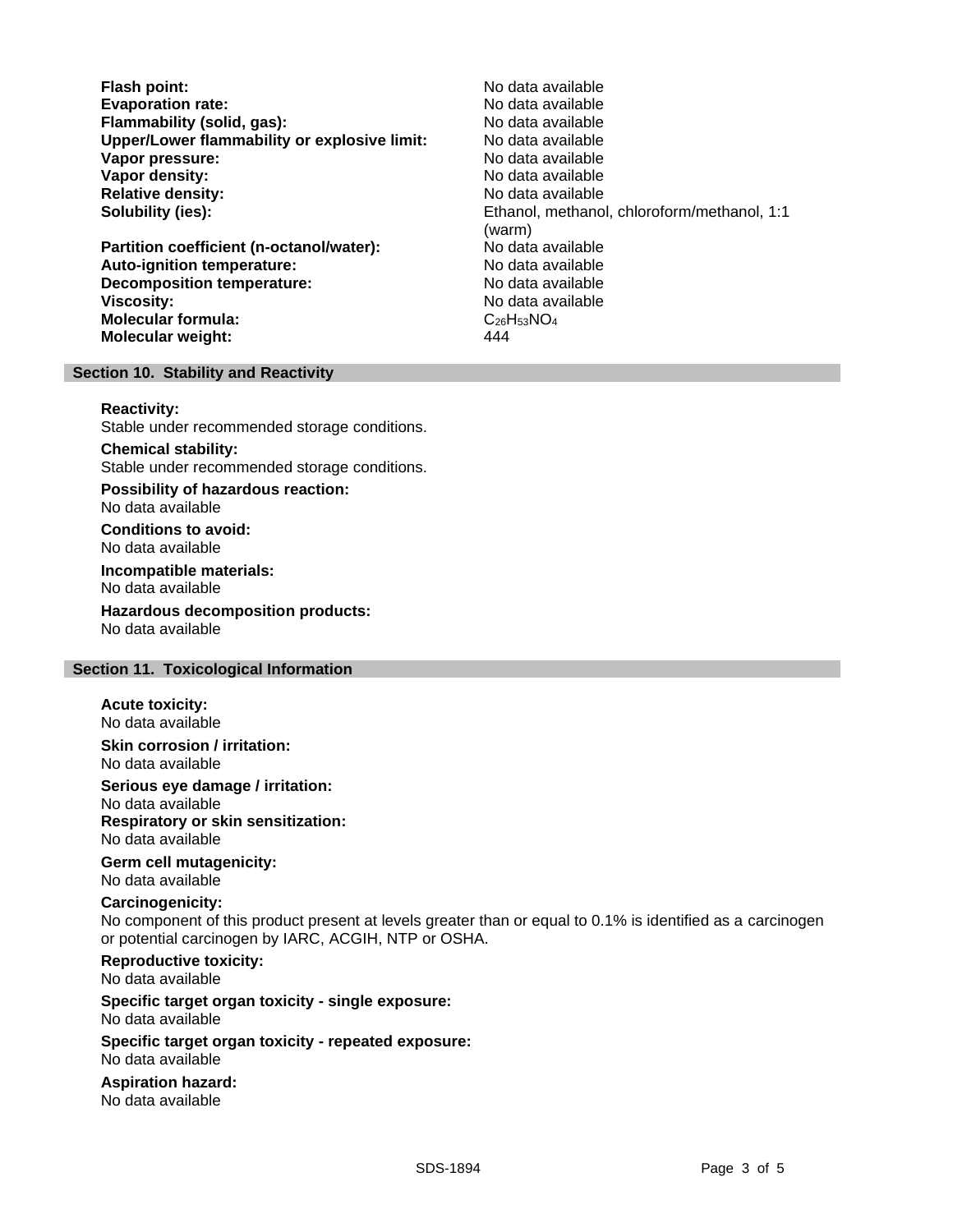# **Section 12. Ecological Information**

# **Toxicity:**

No ecological data available for this product. **Persistence and degradability:**

No data available

**Bioaccumulative potential:** No data available

**Bioaccumulation:** No data available

**Mobility in soil:** No data available

**Other adverse effects:** No data available

#### **Section 13. Disposal Consideration**

#### **Disposal methods:**

Observe all federal, state and local environmental regulations.

#### **Section 14. Transportation Information**

| DOT (US)<br><b>UN Number:</b>                       | Not dangerous goods |
|-----------------------------------------------------|---------------------|
| <b>Land Transport ADR/RID</b><br><b>UN Number:</b>  | Not dangerous goods |
| <b>Maritime Transport IMDG</b><br><b>UN Number:</b> | Not dangerous goods |
| <b>Air Transport ICAO/IATA</b><br><b>UN Number:</b> | Not dangerous goods |

## **Section 15. Regulatory Information**

 **Product Name CAS Number** N-Octanoyl-phytosphingosine 249728-93-6

# **SARA 302 Components:**

No chemicals in this material are subject to the reporting requirements of SARA Title III, Section 302.

#### **SARA 313 Components:**

This material does not contain any chemical components with known CAS numbers that exceed the threshold (De Minimis) reporting levels established by SARA Title III, Section 313.

## **SARA 311/312 Hazards:**

No 311/312 SARA Hazards

#### **California Prop. 65 Components:**

This product does not contain any chemicals known to State of California to cause cancer, birth, or any other reproductive defects.

### **DSL/NDSL status:**

This product contains the following components that are not on the Canadian DSL nor NDSL lists.

| Component                   | <b>CAS Number</b> |  |
|-----------------------------|-------------------|--|
| N-Octanoyl-phytosphingosine | 249728-93-6       |  |